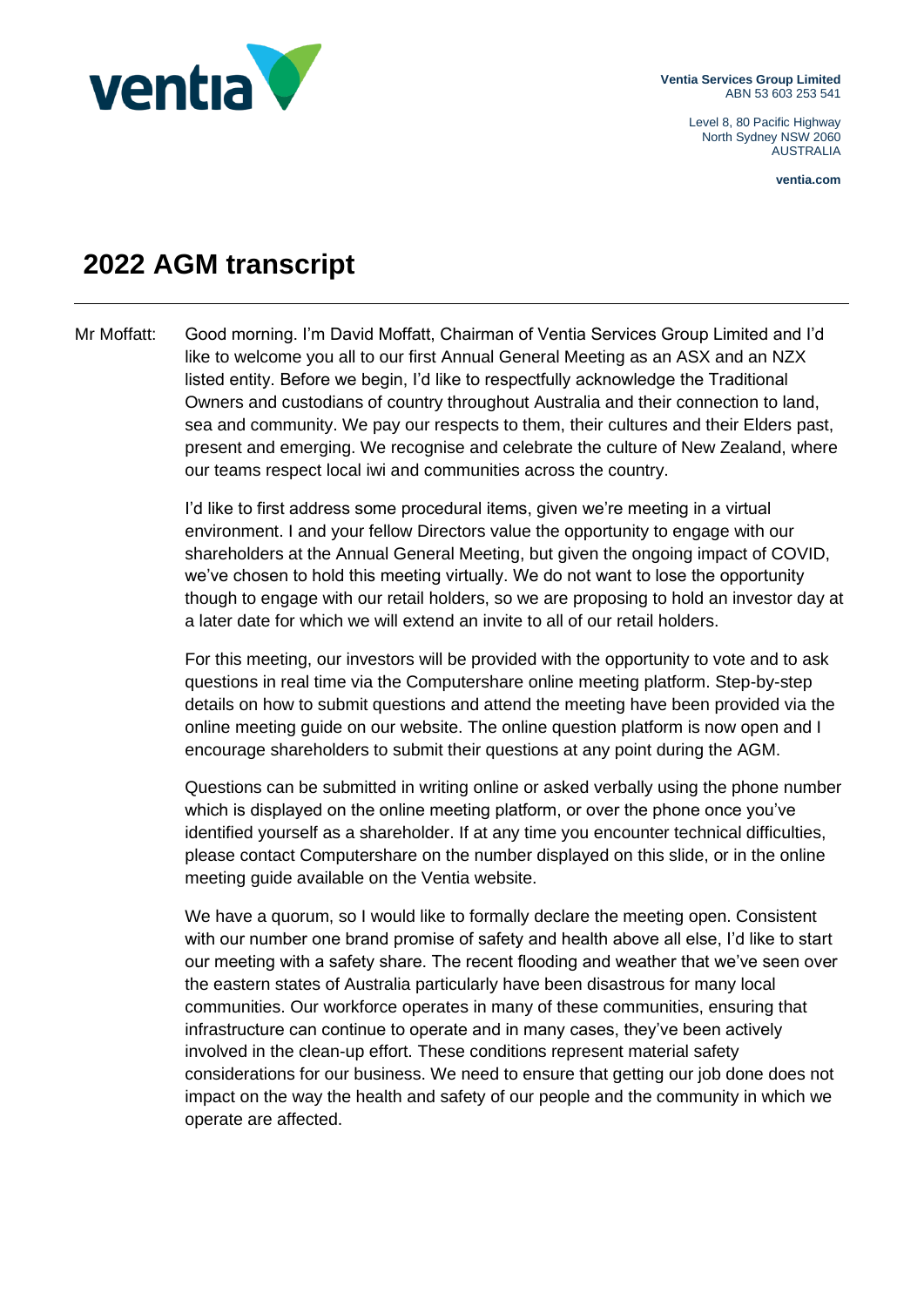

These recent floods meant all hands on deck for all our Ventia employees. We deployed above average elements of our safety components, including safety briefings for driving in wet conditions, communications on how to approach flooded conditions and perhaps more interestingly, our whole corporate office was co-opted to assist the teams with dealing with the flood-affected clients and members of the community. All our internal meetings were cancelled and these corporate resources were redeployed on the phones and in the field to supplement and reduce the workloads across our frontline workforce, thereby minimising the time to execute rectification work to floodaffected homes and businesses. We managed through this crisis to keep our people safe and many of our clients have recognised that we went above and beyond in delivery of our services. A great example of our strategy of redefining service excellence.

I will now introduce our directors, who are either here with me in North Sydney or online and I'd like to start on my right, on the far right, with Anne Urlwin, who joined the Board in October 2021. Anne is the New Zealand-based professional Director with experience in a range of sectors directly relevant to Ventia's operation. Anne is chair of our Safety and Sustainability Committee and a member of the Nominations Committee, Audit, Risk and Compliance Committee and the People and Remuneration Committee.

Jeff Forbes, our Lead Independent Non-Executive Director; Jeff joined the Board in October 2021 and is an experienced CFO, chair and company director with over 30 years' experience in mergers and acquisitions, equity and capital markets and project experience. In addition to being our Lead Independent Non-Executive Director, Jeff is chair of the Nominations Committee and is a member of the Risk and Audit Committee, as well as being on the Work Winning and Tender Committee. Jeff is based in Queensland.

Immediately to my right, Lynne Saint. Lynne joined the Board in October 2021, Lynne has broad financial and commercial experience from a global career, including roles as chief audit executive and chief financial executive. Lynne is chair of the Audit, Risk and Compliance Committee and a member of the Nominations Committee, the People and Remuneration Committee and the Safety and Sustainability Committee. Lynne is also based in Queensland.

To my immediate left is Sibylle Krieger, who also joined the Board in October 2021. Sibylle has over 40 years' experience as a commercial lawyer, economic regulator and non-executive director across a broad range of companies. Sibylle is the chair of the People and Remuneration Committee and a member of the Nominations Committee, the Safety and Sustainability Committee and the Work Winning and Tender Committee. Sibylle is based here in New South Wales.

We also have online Kevin Crowe with us today and Kevin is based in London and joined the Board when Ventia was formed. He is a Non-Executive Director, nominated by one of our major shareholders, Apollo Global Management. Kevin is chair of the Work Winning and Tender Committee, as well as a member of the People and Remuneration Committee. Kevin is up for election and will be speaking to his nomination a little later in the meeting.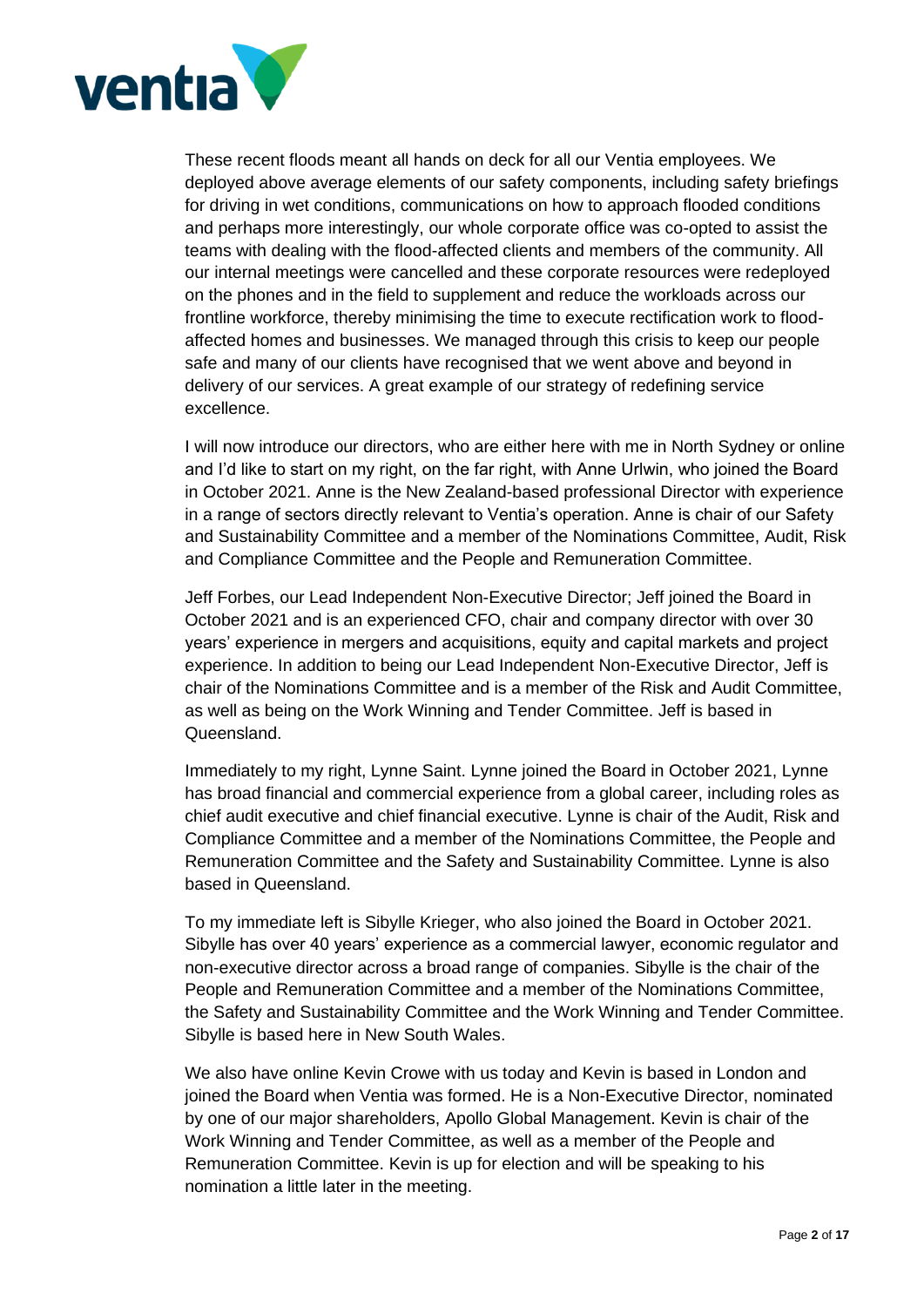

At this time I would like to note the recent changes to the Ventia Board. On 31 March this year we announced that the CIMIC Nominee directors, being Ignacio Segura and Robert Cotterill, as well as Michael Cooper as an alternate director, had resigned from the Board. These directors brought extensive skill and experience to the Board and on behalf of my fellow Directors and the executive, we thank them for their valuable contribution to Ventia during their tenure.

In addition to my colleagues on the Board, we also have Dean Banks, our Group CEO here with us today. Dean joined Ventia as Group CEO in January last year, having previously worked for Balfour Beatty in the United Kingdom. We're delighted that Dean and Tracey were able to move to Australia and for Dean to lead our Company.

Zoheb Razvi, our Group Company Secretary is present, along with Harriet Fortescue from our auditor, Deloitte Touche Tohmatsu and we have HSF representatives present as well to answer any questions that may be directed to them.

As Chairman of the meeting, I will determine that all matters will be determined via a poll and that Gemma Coyle, from Computershare, will act as returning officer for the poll. Before I give a few formal remarks, I'd like to formally open the polls so that you are able to vote at any time between now and the end of the meeting. Shareholders did have the option to submit a direct vote or to appoint a proxy prior to today's AGM. If you are eligible to vote, including if you wish to change your vote you cast before the AGM, you may vote through the online meeting platform any time from now.

To do this, all you need to do is to click on the voting icon on the top of the platform. This icon is shown on the presentation screen now. When you click on this icon, a popup voting screen will open and set out the list of resolutions and the options for you to vote for, against or abstain on each resolution. To cast your vote, simply select one of the options. There is no need to hit the submit or enter button as the vote will be automatically recorded when you do that. You may do this at any time from now during the meeting. You can also change your vote at any time up until the poll is declared closed. This will occur just prior to the end of the meeting and I will give you a warning before the poll is closed to ensure you've had the opportunity to vote.

Now to some formal remarks. The statements I am about to make have been lodged on the ASX and NZX platforms. I'll briefly cover several topics that your Board is focused on before handing over to our Group CEO, Dean Banks, to expand on those topics and others relevant to Ventia as an investment. My themes are performance, sustainability, skills, digitisation, security, specifically cyber security and industry outlook.

Turning first to 2021 performance, we completed the IPO and successfully have transitioned to listed life. We all but completed the transformational acquisition of Broadspectrum and the implementation of a single, enterprise-wide operating system and the outperformance against our acquisition synergies being highlights. Team Ventia navigated the global pandemic without material adverse financial impact, while keeping our teams and the communities that we operate in as safe as possible. The IPO enabled a balance sheet reset, to an investment grade balance sheet, an important foundation for continued growth and indeed customer confidence.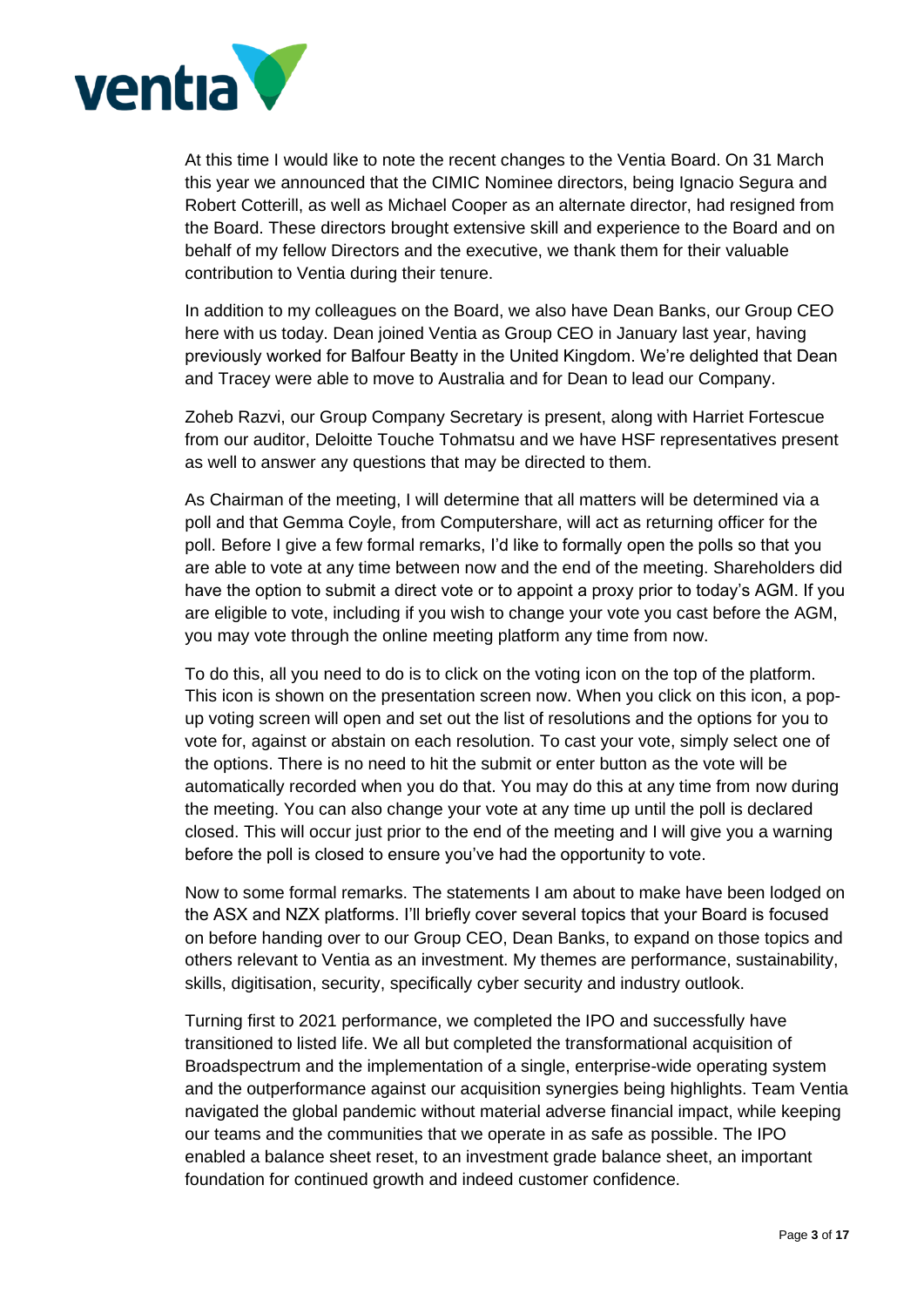

The headline of our financial performance was that we outperformed our prospectus forecasts. Importantly our NPATA of \$146.8 million, which determines our dividend capacity, grew 23% on the prior year. Our policy is to pay out between 60% and 80% of our NPATA as a dividend to our shareholders, but we have a target payout ratio of 75%.

COVID-19 has had minimal impact financially, however, our people, the frontline, our workers, had significant operational challenges to overcome, yet I'm very proud to say that they delivered on every contract in every geography. When considering the COVID-19 revenue impact, we achieved contract growth in some places as a result of extra work but work was also deferred in others. The diverse nature of our portfolio ensured that we comfortably managed those ups and downs without adverse financial effect. Cash backed profits are the lifeblood of the Company and a primary focus point for your Board and management team and they were strong at 85%. We go into the second half of 2022 in strong shape, with a record work in hand of over \$16 billion and a strong bid pipeline, giving us a high degree of confidence for the balance of 2022 and beyond. 

Sustainability. Sustainability is at the top of our agenda. We recognise that every decision and action that we take is an important opportunity to make a positive impact on the people and world around us. It helps us win business, retain and attract talent and to have strong community support and endorsement for our activities. This year we committed to Science Based Targets, providing a clearly defined path to reduce emissions. We will spend the next 12 to 24 months establishing an emissions reduction target using the SBT framework. Simultaneously, we will develop our climate roadmap to lay out the how for achieving the reductions in Scope 1, 2 and 3 emissions into the future. We also have made public our medium-term environmental objectives, like utilising 100% renewable energy by 2030 and transitioning to 100% of our light vehicle fleet to either fully electric or hybrid by 2030.

Diversity is much broader than gender. We celebrate and embrace diversity across our business, diversity in background, in age, gender, skills, experience and arguably most importantly cognitive diversity. In 2021, we enhanced all our workplace policies and standards to drive and support a more inclusive culture across our business. Our 2021 Sustainability Report provides more detailed commentary and examples for the initiatives that we're undertaking to create value for all our stakeholders. The Sustainability Report, together with the 2021 Annual Report, are both available on the Ventia website and I do encourage you to access these for a holistic overview of how our FY21 performance can be characterised.

Turning now to people and skills. Ventia's differentiated business model and willingness to invest in our people and transparent approach to the on-the-ground challenges that we did face in 2021 and Half 1 of 2022, was really rewarded as our committed workforce delivered literally on every contract. Ventia stood up substantial new contracts, in multiple geographies, we dealt with the significant COVID-19 impacts in the delivery of essential services to our communities and our customers and did so without material detrimental impact on employee turnover or availability. A key reason for this success is the continuous development of our people, giving them confidence that the leadership opportunity at Venita is worthwhile. We're aligning learning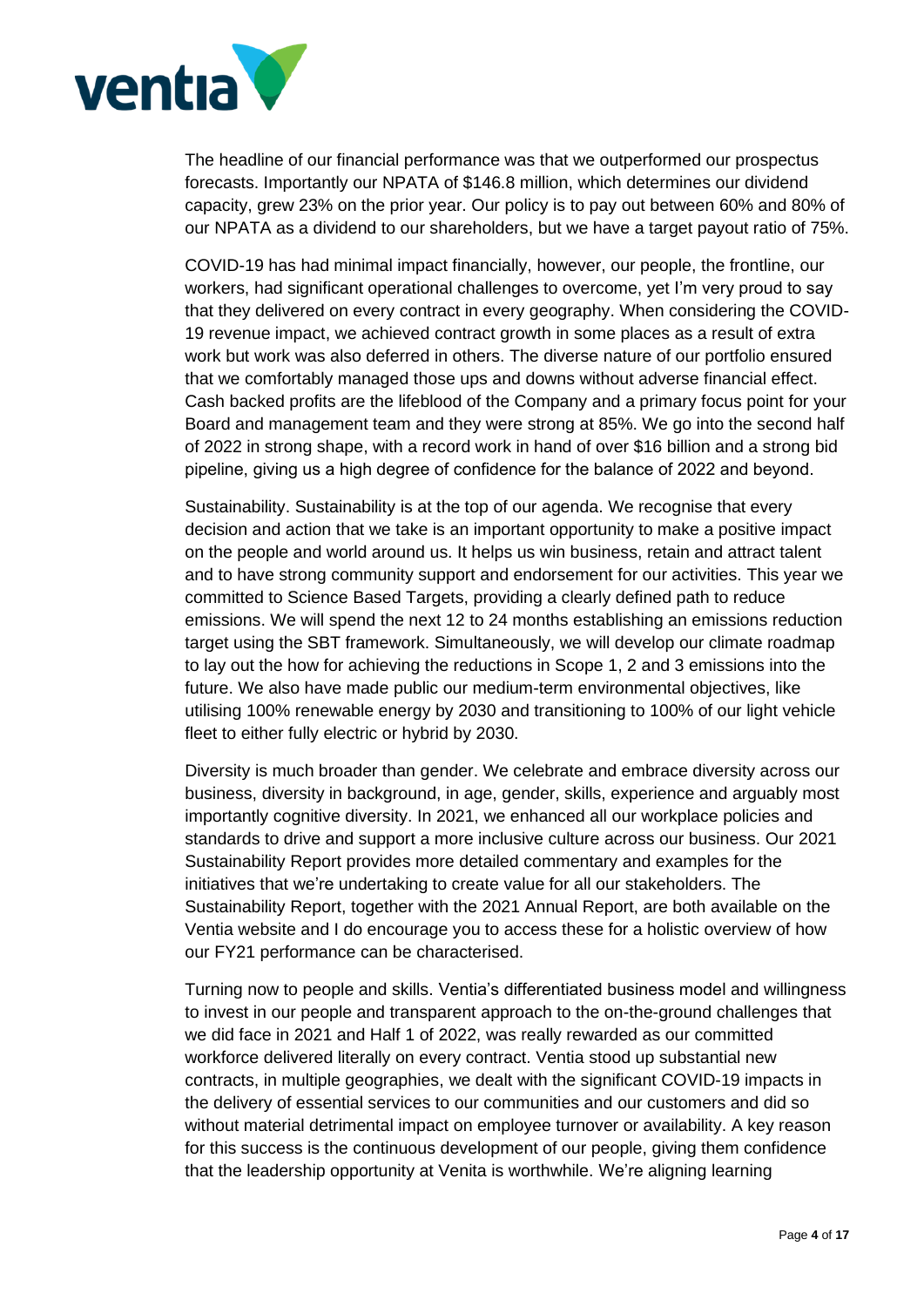

opportunities to our growth strategy and investing in our people with targeted transferable skills, both on-the-job and employee-led learning, including courses like our graduate, leadership, negotiating and women in leadership programs.

One program which embodies these ideals, is our Healthy Minds program. It was designed and developed in house, helping to raise awareness, reduce stigma and support those with mental health conditions across our business. The program taps into the power of personal connections, through a mental health peer support network known as the Healthy Minds Champions. We have immense support for this program, now with approximately 200 Healthy Minds Champions across the business. It's great for them and it's great for their colleagues.

As we grow, we will need to continue to differentiate on leadership pathways, sustain trust in leadership for our strategy and our execution capability, demonstrate on-the-job opportunities, training opportunities and ultimately job security while always being highly competitive in wages and salaries. On behalf of the Board and the executive leadership team, I would like to thank all our employees for their tremendous efforts and hard work over the year. That so much has been achieved in the circumstances we have faced is testimony to the calibre of our people within this extraordinary organisation.

Turning now to digitisation and data security, managing millions of individual infrastructure assets on behalf our clients, is a really big responsibility and we collect and manage a lot of data. Our core technology platform, investments in our data platform and cyber security, have us ready to leverage data to drive efficiencies in our business and ready to ingest partner and client data to deliver new insights to drive productivity dividends for them and for us. The most significant achievements from our digital perspective in the last year was the successful integration of our systems. We are now fully operational on a single enterprise-wide operating system. This provides economies of scale and supports earnings growth and it provides a platform for innovation and indeed risk management. It also gives us confidence that our client data will be well protected via our best-in-class enterprise systems. We have successfully renewed our Defence Information Security Accreditation with the Department of Defence and continue to invest in cyber security as a strategic advantage. Currently we support secure access for over 20,000 users including sub-contractors, employees, partners and clients.

We believe a contemporary platform provides technological and operational resilience, for ourselves and our clients and we are increasingly seeing demand for systems as a service. We have recently mobilised a large contract in which the client is transitioning all of their asset management data and systems onto the Ventia systems, including assets that we do not manage and they are choosing to decommission all their asset management systems. This demonstrates the extraordinary confidence in the ability of Ventia to operate in that environment and to the trust that they place in us, but also the security of our systems, while of course reducing material cost to the client and increasing our competitive advantage.

In addition to best-in-class systems, we have a significant focus on collecting and analysing valuable data on client assets and the maintenance of those assets. Just a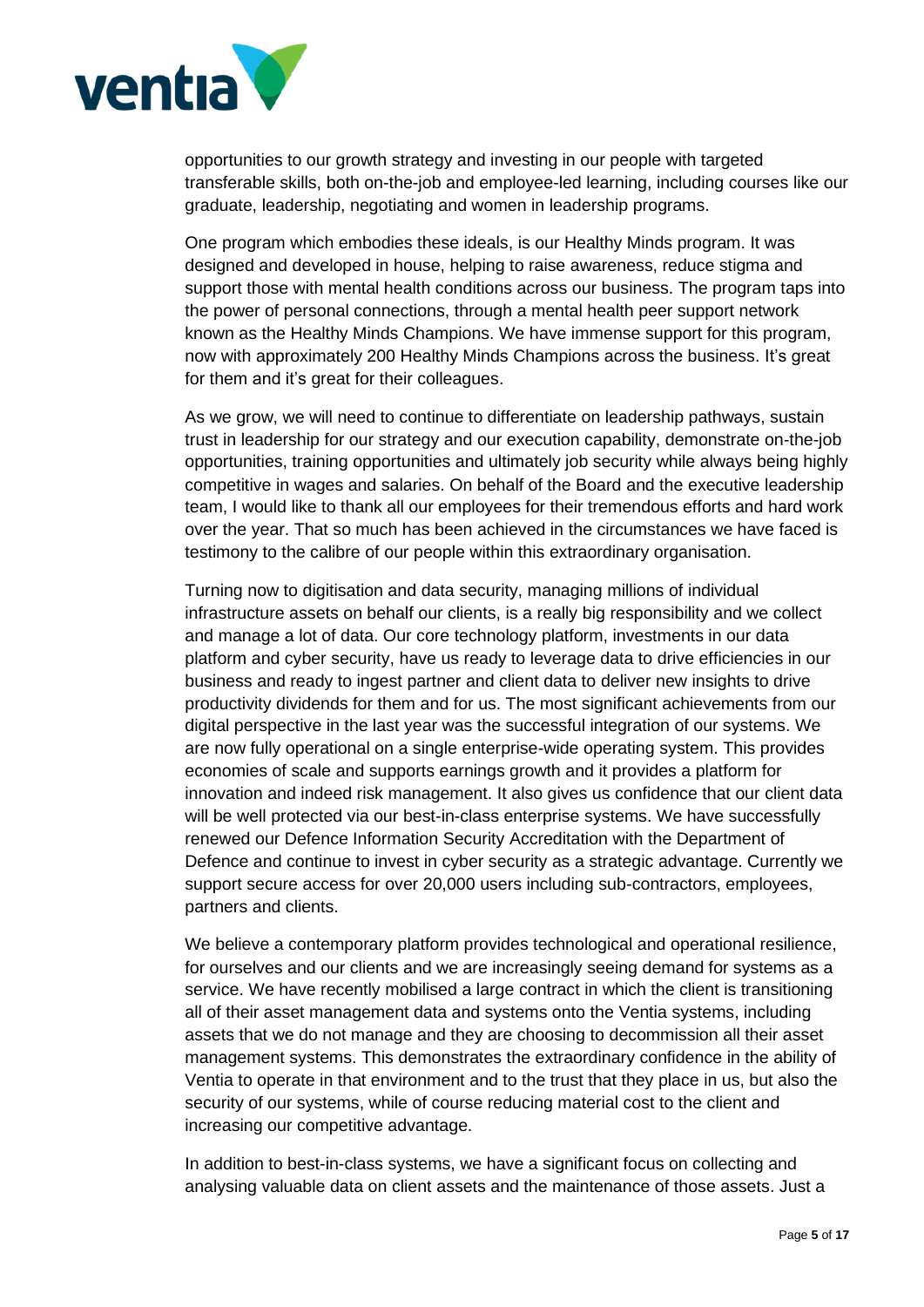

couple of examples of recent analytics developments on the Azure Platform that are improving our profitability, they're improving compliance, and they're improving client outcomes. These include robotics processing automation, image recognition modelling, AI driven recommendation engines to reward and rank our sub-contractors, the application of natural language processing to develop AI-assisted algorithms to populate our schedule of rates and IoT monitoring dashboards. Companies like ours embracing the technological change will lead this industry in growth and innovation.

Speaking briefly to the outlook, as we look to the future, we see strong industry tailwinds across each of our four sectors. Over the next five-year period, because of the macro tailwinds set out on the right-hand side of the chart, we expect our addressable market will grow at a greater than 5% CAGR for Australia and New Zealand and of course that's the only two geographies in which we operate. Our share of this market is currently approximately \$5 billion of an approximate \$65 billion addressable market, so less than 10%. We believe that our compelling value proposition, focus on leadership and people development, data and cyber security and standard operating systems, positions us to increase our market share over time. It is this dynamic which allows your Board and management to look to the future with confidence.

Before I hand over to Dean Banks, our Group CEO, I'd like to just play a very short video on Ventia and the essential services that we provide.

(Audio visual playing 22:53 - 24:26)

Mr Banks: Thank you, David. Let me start by saying what a privilege and honour it is to be the Group CEO of Ventia. I've been in the role now for 17 months and I must say I'm really enjoying it. It is a dynamic and progressive business. Ventia plays a vital role in servicing communities across Australia and New Zealand and I see significant growth potential across all our sectors. I hope the video gave you some idea of the scale of our operations and how essential the work is that we do to allow people to go about their day-to-day activities. While this is only a portion of our services, you can see we have considerable breadth and depth to our operations.

> We have achieved some huge milestones over the past year. These achievements and the Ventia that you see today are the result of a deliberate and focused strategy developed since our inception in 2015. The team of people behind these achievements, I believe, is best in class and right up front I want to thank them all for their hard work and unrelenting focus on delivering long-term value for all our stakeholders.

> I want to start today by taking you through some of the highlights of 2021. We have successfully executed our IPO; outperformed our prospectus forecasts; significantly improved our safety performance; delivered meaningful reductions in carbon emissions; substantially completed the integration of Broadspectrum; and launched our strategy to redefine service excellence, all while navigating COVID-19 with minimal business impact.   We have delivered record work in hand, strong EBITDA, solid cash performance and an investment-grade balance sheet, all of which provide a robust platform for growth in 2022 and beyond.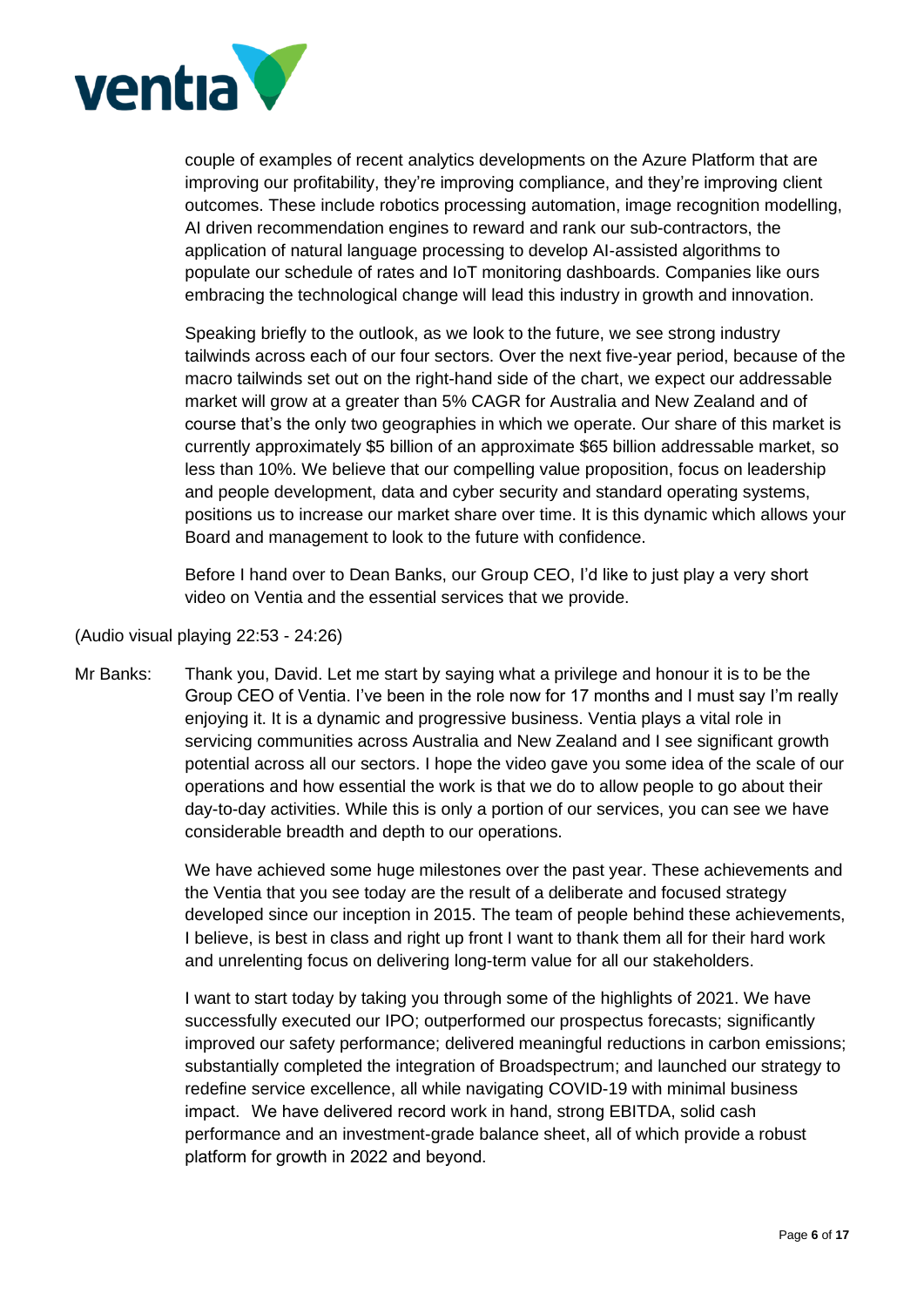

During the IPO process we set forecasts for 2021 and 2022. We have outperformed those 2021 forecasts and are on track to deliver on 2022.   After joining the business, the first thing I wanted to do was create a clear strategy providing a single purpose and vision for our people. This was launched at the beginning of last year. Our strategy is to redefine service excellence, it's our approach to delivering service excellence to our stakeholders. We differentiate ourselves by focusing on three priorities: client focused; innovation; and sustainability. Repeat clients are our ultimate performance indicator, so in order to differentiate, we develop long-term and strategic relationships that build trust and deliver service excellence.

We are obsessed with doing things better than we have ever done them before and by working closely with our clients and partners we solve problems and create opportunities, either through evolution or revolution. We recognise that every decision and action we take is an opportunity to make a positive impact for future generations and leave behind a sustainable legacy of which we can be proud, for our people, communities and our planet. It goes beyond reducing environmental footprint.

Above all this is our commitment to health and safety. It is our number one brand promise and it is our licence to operate. Our people are at the heart of our success. We want them to ensure we have a culture of care and accountability that permeates every level of our organisation. That care and accountability is embedded into our culture. I am pleased to report that our elevated focus on safety this year drove a 28% improvement in TRIFR. We are committed to continuous improvement of our safety performance so that everyone goes home safe and well. We also want to ensure we listen to our employees; we understand that to be successful and to retain our talent we need them to be engaged and challenged. We need to invest in them, develop them and also attract the best and brightest talent. Our current engagement survey participation was 78%. Considering the diverse and disparate workforce we have, I think that's an excellent result.

As David has already mentioned, we embrace diversity in our corporate culture. Building a healthy and inclusive culture is vital to our success. We have already committed to some challenging diversity targets, for which we have action plans in place. We are proud of our 4.8% Indigenous participation and will continue to develop initiatives designed to create inclusive workplaces and focus on creating pathways for employment, recruitment and retention.

When I started in my role, I knew Ventia played a significant role in the communities in which we serve, but I probably underestimated how much, particularly in regional areas. Ventia operates on more than 400 sites across Australia and New Zealand and more than 40% of our workforce lives and works in regional areas. We are really privileged to work in many remote areas, but with that comes a considerable corporate and social responsibility.

One of the ways we support local regions is through our Community Grants program. Our aim is to build regional strength and sustainability through supporting community organisations and social activity for the benefit of the people who live in these regions. We have supported over 280 groups through this program to date, supporting activities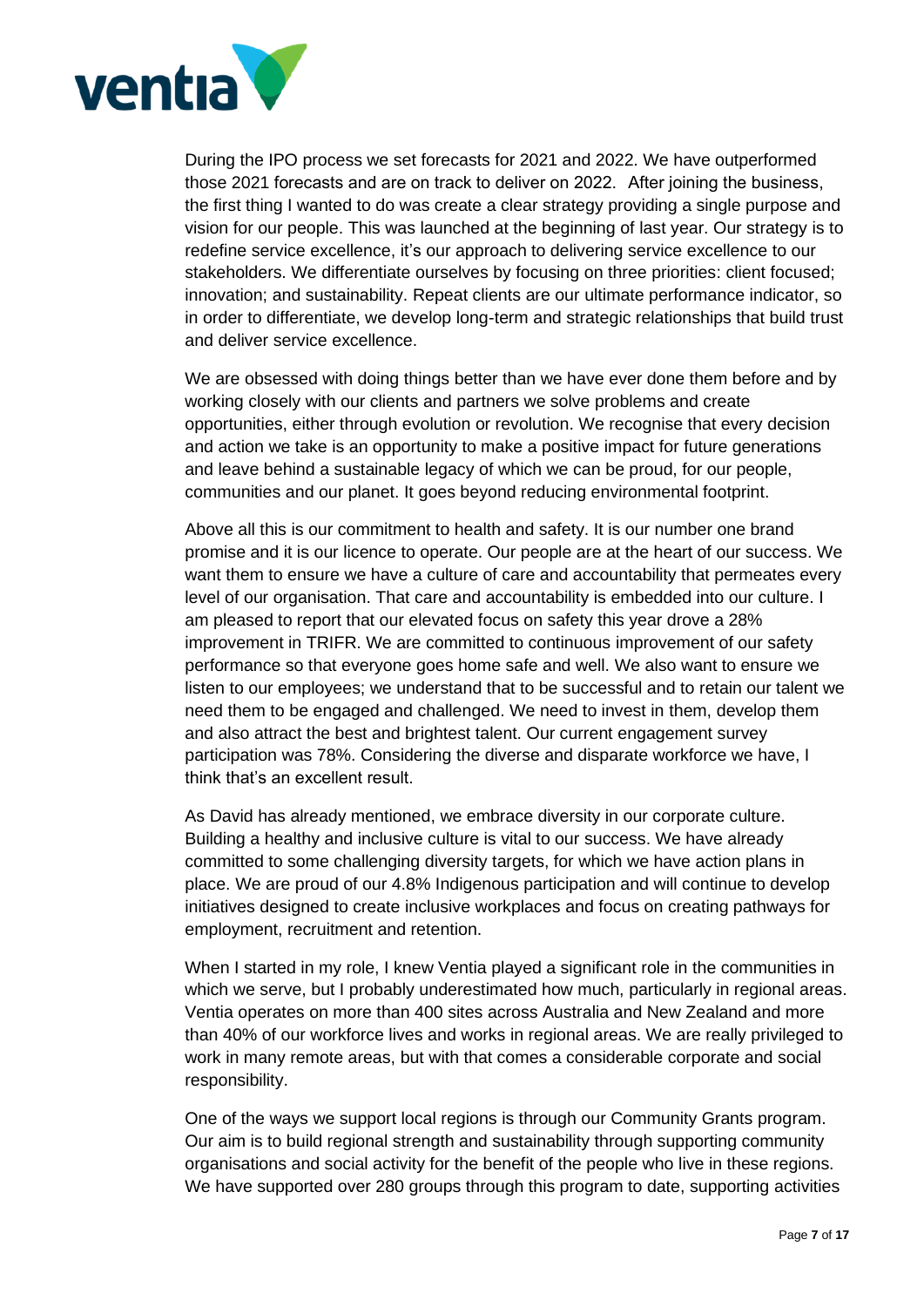

in the areas of education, health, Indigenous support, safety and youth. In 2021 we increased our spend with Indigenous business partners in Australia by 52.8% year on year, to nearly \$84 million and remain committed to expanding our social procurement.

We also established the Māori working party to enhance Māori participation and build cultural capability across our New Zealand business. On top of this we spent \$10.9 million with social enterprises, companies which focus on the needs of the community through small business development, delivering an increased skill footprint in the regions and local employment.

The last initiative I want to talk about today is our partnership with ABCN, the Australian Business and Community Network, a group of over 200 low socioeconomic status schools and 40 businesses, working together to address educational disadvantage through structured mentoring. Ventia has been involved with the program for the last five years and over that time nearly 500 mentoring programs have been delivered by Ventia employees. These are just a few examples of how we seek to give back and invest in the communities we serve.

We have had a positive start to listed life. Today, I am pleased to again reaffirm our key pro forma prospectus forecasts. We have a clear strategy to drive growth and take advantage of the favourable market tailwinds as the economy recovers post COVID-19. Our addressable market in 2022 is approximately \$65 billion and is estimated to grow to more than \$70 billion over the next few years and I think we are well positioned to take advantage.  Strong financial discipline is in our DNA and we'll continue our relentless focus on delivering cash backed profits.  Our liquidity position is strong, our gearing prudent and our costs tightly managed. Financially this leaves us in a strong position to continue to grow NPATA.

Beyond the numbers, we also play a critical role in the lives millions of people who rely on the essential infrastructure we service each year. It is our job to make infrastructure work for our communities. We have strong tailwinds across all four of our sectors. Demand is strong for our services and we have a laser focus on our clients' needs. We're off to a strong start in 2022 and we're well positioned to take advantage of the macro conditions. We have a strong platform in place with an excellent track record of performance and long-term strategic relationships. This gives us confidence to again reaffirm our prospectus forecasts for 2022.

I'll now hand back to our Chairman to continue with the formal proceedings. Thank you.

Mr Moffatt: Well thanks very much, Dean and I hope you all agree that we're in great hands with Dean as our Group CEO. And we're very grateful, Dean, to you for your leadership, thank you.

> I'll now turn to the formal items of business for the meeting. The items of business have been set out in the Notice of Meeting, which is available on the online meeting platform, the ASX and NZX platform and the Ventia website. Before we look at the items in detail, the slide on your screen shows the proxies that have been received to date on each resolution. I'll just let you digest that for a little bit.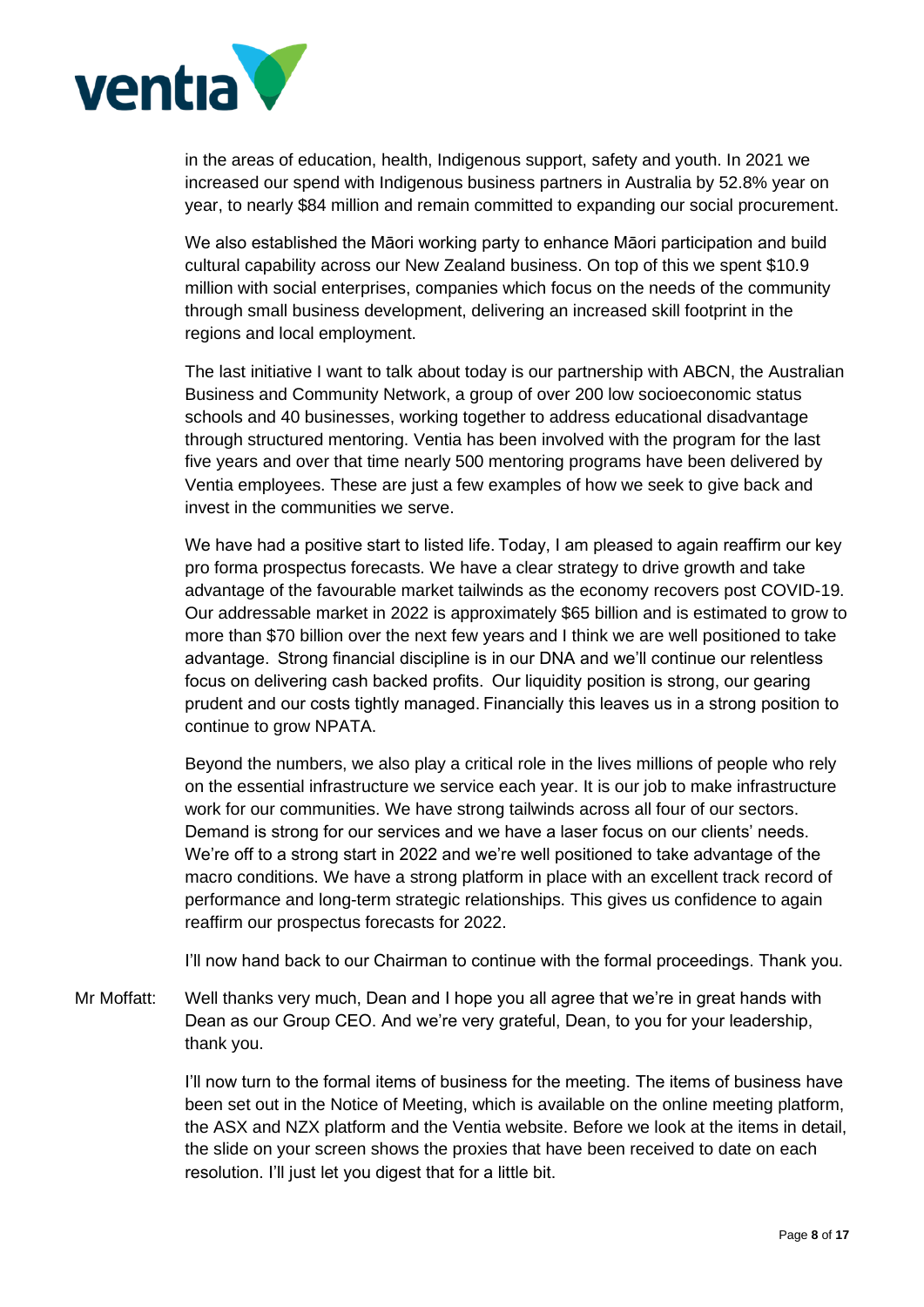

I will take the Notice of Meeting as read and I note that in summary, the matters to be dealt with include to receive and consider the Financial Report, the Directors' Report and the Auditor's Report for the financial year ended 31 December 2021. There is no vote on this item and a copy of these reports were published in the 2021 Annual Report and sent to those shareholders who did request copies. Shareholders have also had the opportunity to review the reports on the Company's website. I'd like to advise that our independent auditor, Ms Harriet Fortescue, a partner at Deloitte, is here today and available to respond to questions on this item.

Next we have the vote on the Remuneration Report for the year ended 31 December 2021. The Remuneration Report is found on pages 73 to 89 of the Annual Report. In presenting the Remuneration Report, we've endeavoured to provide shareholders with clear and comprehensive information on the terms and the rationale behind the Company's remuneration framework and to ensure that it aligns with shareholder interests. The vote on this matter is advisory only and the outcome will not be binding on the Board or the Company. However, we clearly take shareholder feedback into account as we frame our Remuneration Report and we think about that into the future. We of course welcome questions on the Remuneration Report and our overall approach to remuneration generally.

Resolution 3 is the election of directors. We have the election of two directors, being myself and Kevin Crowe. In the event a question is received about my election, Jeff Forbes, our Lead Independent Director, will answer it and in the unlikely event that a procedural issue arises, Jeff will also handle that matter as well. In support of our election, we'd like to now each say a few words, so as my election is the first item of business, I'd like to briefly speak to that before inviting Kevin to do the same.

Well firstly, thank to all our shareholders for the opportunity to be the Chair of Ventia Services Group Limited and now to seek your support for my re-election to the Board. I've held the role of Chairman since the Company's formation in 2015, I'm currently a member of the Audit, Risk and Compliance Committee, the Nominations Committee, the Safety and Sustainability Committee and the Work Winning and Tender Committee. I was originally nominated to the Board by Apollo as Executive Chairman and subsequently held the position of Group CEO of Ventia, albeit on an interim basis between November 2019 and January 2021.

During my time as the interim CEO, I focused on the acquisition and then the integration of Broadspectrum and the recruitment of Dean Banks as our Group CEO. As my period was interim CEO within the last there years, under the ASX guidelines I am not currently considered and independent non-executive director. In addition, I'm also a senior adviser to Apollo Global Management, which will be a factor that the Board will consider when the matter of my independence is ultimately debated. This is expected to occur during the forthcoming three-year term.

In terms of my suitability to continue to serve on the Board, I have over 30 years' experience in executive leadership, including as a CEO, CFO and as a director for companies in the telecommunications, financial services, infrastructure services and media industries. My previous roles include as chairman of Asurion Asia Pacific and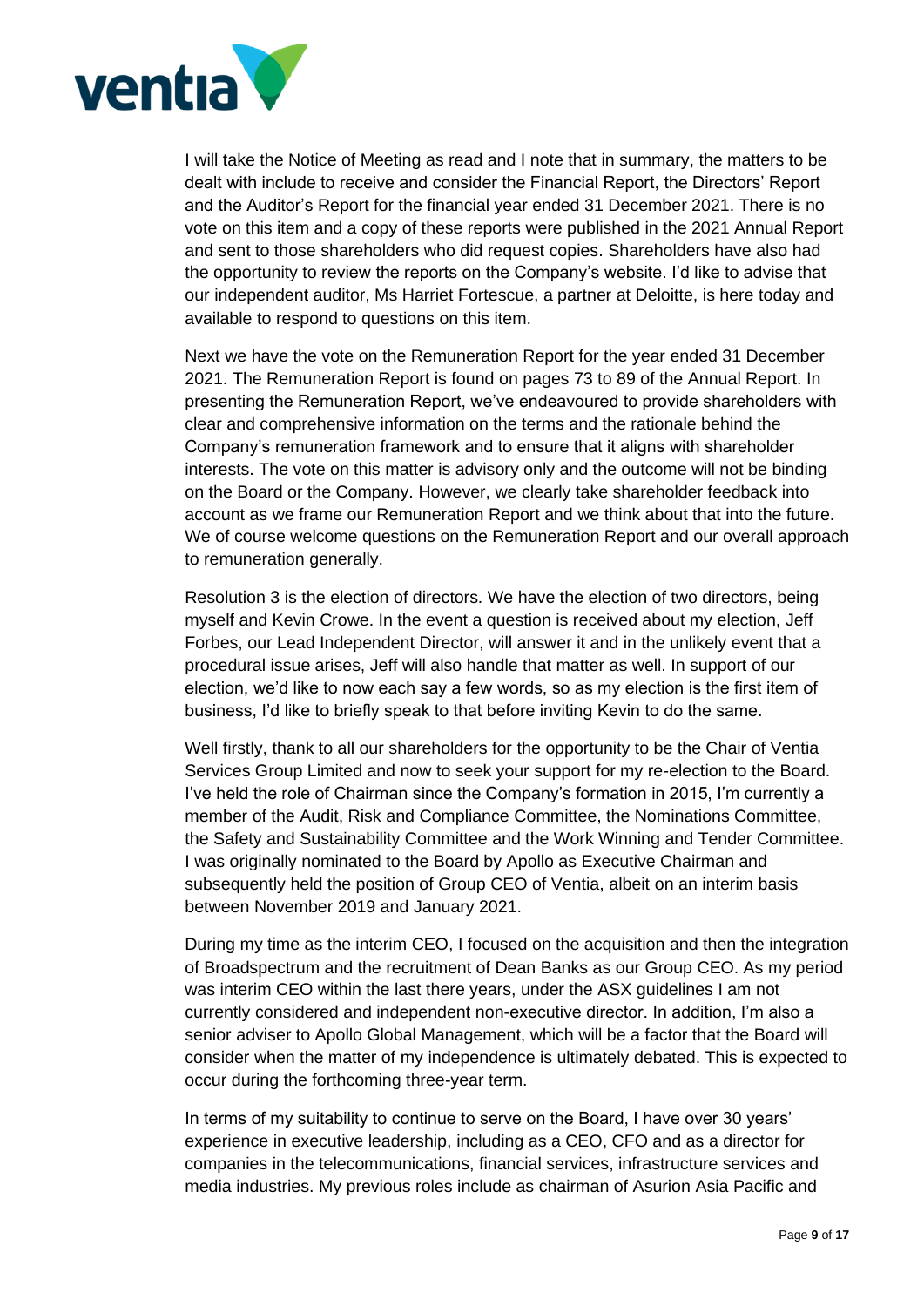

CEO of Lebara Group, based out of London and I was also the chief financial officer and group MD finance for Telstra Corporation Limited and later, the group MD Telstra Consumer, serving on the boards of Telstra-affiliated businesses Foxtel, CSL Hong Kong and Reach Hong Kong. I was also a CEO at GE and GE Capital in Australia and New Zealand and am a founding director of Giant Steps, a school for autistic children, a former director of Peter MacCallum Cancer Foundation and the Australian Centre for Philanthropy and Non-Profit Studies at the Queensland University of Technology.

I hold a Bachelor of Business from Queensland University of Technology and was recently awarded an honorary doctorate from the university. My executive and board expertise includes health, safety and environment, people and culture, customer experience, technology, financial acumen, strategy and leadership. I believe that my experience and the knowledge of Ventia and my experience just outlined, will continue to be of value to your Board. I confirm that I have the time needed to support Ventia and to represent shareholder interests into the future. Ventia is currently the only public company board on which I serve.

In closing, it is my pleasure to lead an accomplished and committed Board and each member bringing a wealth of directly relevant experience to our business and a diversity of perspective. These attributes are vital in support of Dean Banks, our Group CEO and his executive leadership team, as they execute Ventia's strategy of redefining service excellence. I do understand the trust that our investors place in the Ventia Board and I see the preservation of that trust as a primarily responsibility. I'm honoured to receive your support to continue to serve as a Director and Non-Executive Chairman of the Ventia Services Group.

Thank you very much and Kevin, I'd like to now hand over to you please to say a few words in support of your election.

Mr Crowe: Thank you Chairman and good morning, ladies and gentlemen. Thank you for the opportunity to address you today, to seek your support in my election as a Non-Executive Director on the Board of your Company. I was part of the original Board when Ventia was formed in 2015, I'm a nominee director of substantial shareholder Apollo and therefore not considered by the Board as an independent director. I currently chair the Work Winning and Tender Committee and I'm a member of the People and Remuneration Committee. Prior to the IPO last year, I chaired the former remuneration committee.

> I'm currently a partner in the private equity group of Apollo, which is a global alternative asset manager and have been there since 2006. I also hold directorships in Haydock Finance and Paratus AMC Limited in the UK. Previously I held directorships at Norwegian Cruise Line, the Nine Entertainment Company, Prestige Cruise Holdings and Quality Distribution. My expertise lies in finance, strategy, executive remuneration, risk management and leadership.

> I graduated from Princeton University with a Bachelor of Arts in Economics and a Certificate in Finance. I have a deep understanding of the Ventia business and believe that my experience will continue to be of value to your Board. Subject to your vote,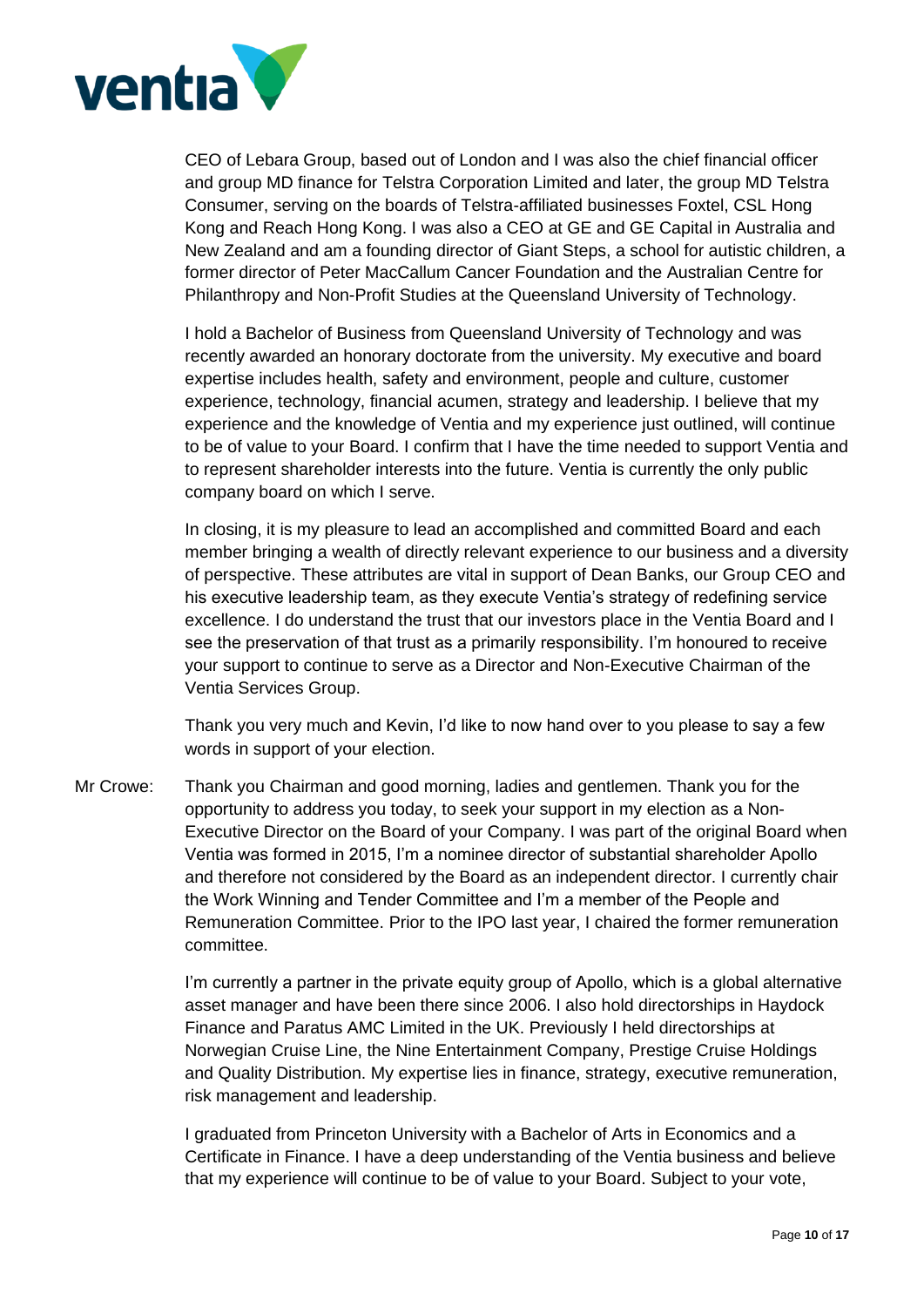

ladies and gentlemen, I look forward to continuing to make a significant contribution to the Board as we position Ventia for sustainable shareholder growth over the long term. I confirm I have the time needed to support Ventia to represent shareholders' interests into the future. I ask you for your support and thank you again for giving me this opportunity.

Mr Moffatt: Thank you very much, Kevin. The last item of business is the proposed appointment of Deloitte as auditor of the Company. As this is our first AGM as a listed company, we do require shareholder approval to appoint the auditor. We are pleased to have Deloitte as our auditor. Deloitte is a world-class auditing firm of the highest standards and with unparalleled experience. Deloitte is very much independent of Ventia and will remain so and of course, all disclosures in relation to independents and non-audit fees, are disclosed as required.

> The Board recommends that shareholders vote in favour of all the matters before the meeting today. There will be plenty of time for question on all of the above items. As I said before, these can be submitted in written form on the online meeting platform, or via the phone line with the phone number displayed on the voting platform. In the interests of time and to ensure we spend as much time on questions as necessary, I'm going to deal with all the items of business at once and take questions on all of those items of business at one time. Shareholders are definitely encouraged to ask as many questions as you wish.

We have tried to deal with as many questions received in advance of the meeting as we can in our formal addresses. However, we certainly welcome further questions on those comments and indeed anything else that might be on a shareholder's mind. Just before we move to questions, I confirm that there are a number of voting restrictions that apply to the matters before the meeting today. They are set out in detail in the Notice of Meeting, which is available on the meeting portal. As Chairman, I will vote all undirected proxies in favour of all of the resolutions before the meeting today. I confirm that the poll remains open and that you can vote at any time until I close the poll towards the end of the meeting, again I will give you warning that that's occurring to ensure you've had the opportunity to register your vote. The final results of the polls will be provided to the ASX and the NZX today and will be placed on the Company's website.

Mr Moffatt: I'd now like to move to taking questions and I reiterate that you can ask any question about any item before the meeting today, so please do feel free to do so. I will take the verbal questions from the phoneline and where written questions have been submitted, I'll ask Chantal Travers, our General Manager of Investor Relations, to read them out to the meeting. If a question has already been asked and answered, we do not propose to read it out again.

> As Chairman, I will determine whether I'll answer the question or our Group CEO will answer the question or indeed any of my Board colleagues, or in fact our audit partner, Harriet Fortescue, will also be available to answer questions. So, I'll now open the meeting to questions and Chantal, can I ask please do we have any questions?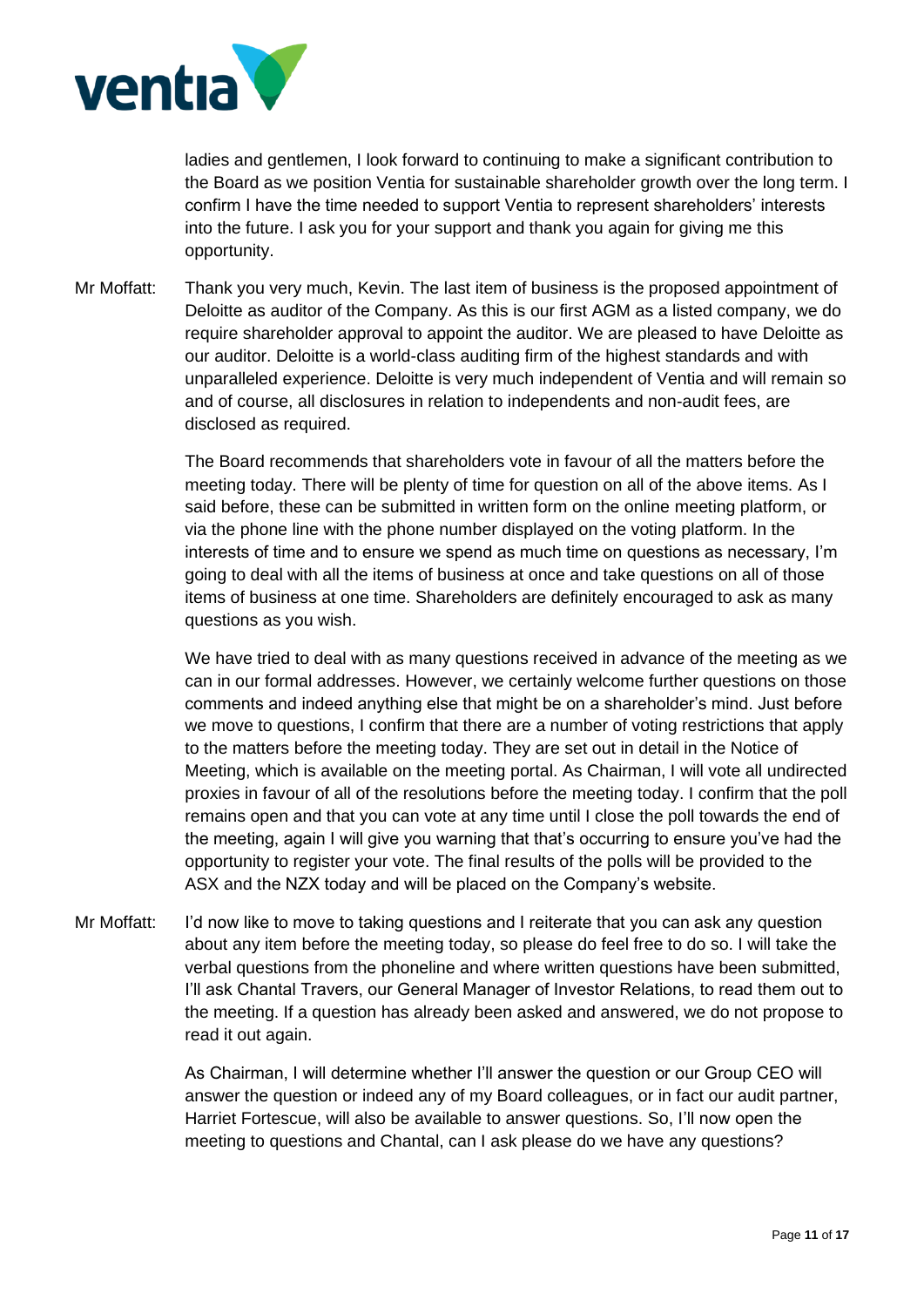

- Ms Travers: We do, Chairman. The first question comes from the Australian Shareholders' Association. In the Annual Report we see that the revenue gains over the past year have been overrun by higher operating expenses. What steps has the Company taken to live within its means?
- Mr Moffatt: Yes, well I think there's a lot of information about the Company that's been published recently and I do direct shareholders to the OFR and the Prospectus, which includes the pro forma information about the Company. I will make the comment that in the statutory reporting you will see that that only includes six months of the Broadspectrum acquisition in 2020 and 12 in 2021. So the numbers that we would direct you to, which I think will give you great confidence in the performance of your Company and its margins and in fact show an increasing margin profile and not a deterioration, can be found in the OFR and in the Prospectus on a pro forma basis. Of course, as we move forward, Prospectus and pro forma will align. So I think that will answer that question, Chantal, thank you.
- Ms Travers: Thank you, Chairman. The second question comes from, again, the Australian Shareholders' Association. In the Annual Report, debt as measured, net debt plus equity, seems very high. What debt loading does the Board consider is reasonable for a service operation like this and how soon does it expect to achieve this?
- Mr Moffatt: Well one of the great features of the IPO was the opportunity for Ventia to reduce its debt substantially, which it did, as a result of the proceeds that we received. As a result of that situation, our debt position now is investment grade; our balance sheet is rated investment grade by both of the two leading rating agencies Standard & Poor's and Moody's. So what does that mean? That means that our net debt position is at 1.8 times, which is a very healthy number for a services business and our interest coverage is above 10 times, so we have very conservative financial ratios and I believe that for a services company, we look very, very good against our peer group in right around the same range of all of those people.

Of course, giving you a little bit of history, we have carried substantially higher debt on this services company, given it's a high cash flow generative business, in the past under different ownership and we regard our current position as both conservative and appropriate and indeed are rated as such by those world-class rating agencies, Standard & Poor's and Moody's. So I feel that your Board is very comfortable with our current debt position and indeed it is appropriate for a services company into the future.

Ms Travers: Thank you. The next question comes from Mr Stephen Mayne. What is the Ventia services policy position on making political donations and will we be making any related to the current federal election? Will you consider following the lead of companies like BHP and Rio Tinto by strictly banning all forms of donations, including cash for access arrangements and six-figure subscription deals to attend party events, something which the likes of ASX and Woodside would have done for many years within the Labor and Liberal Parties?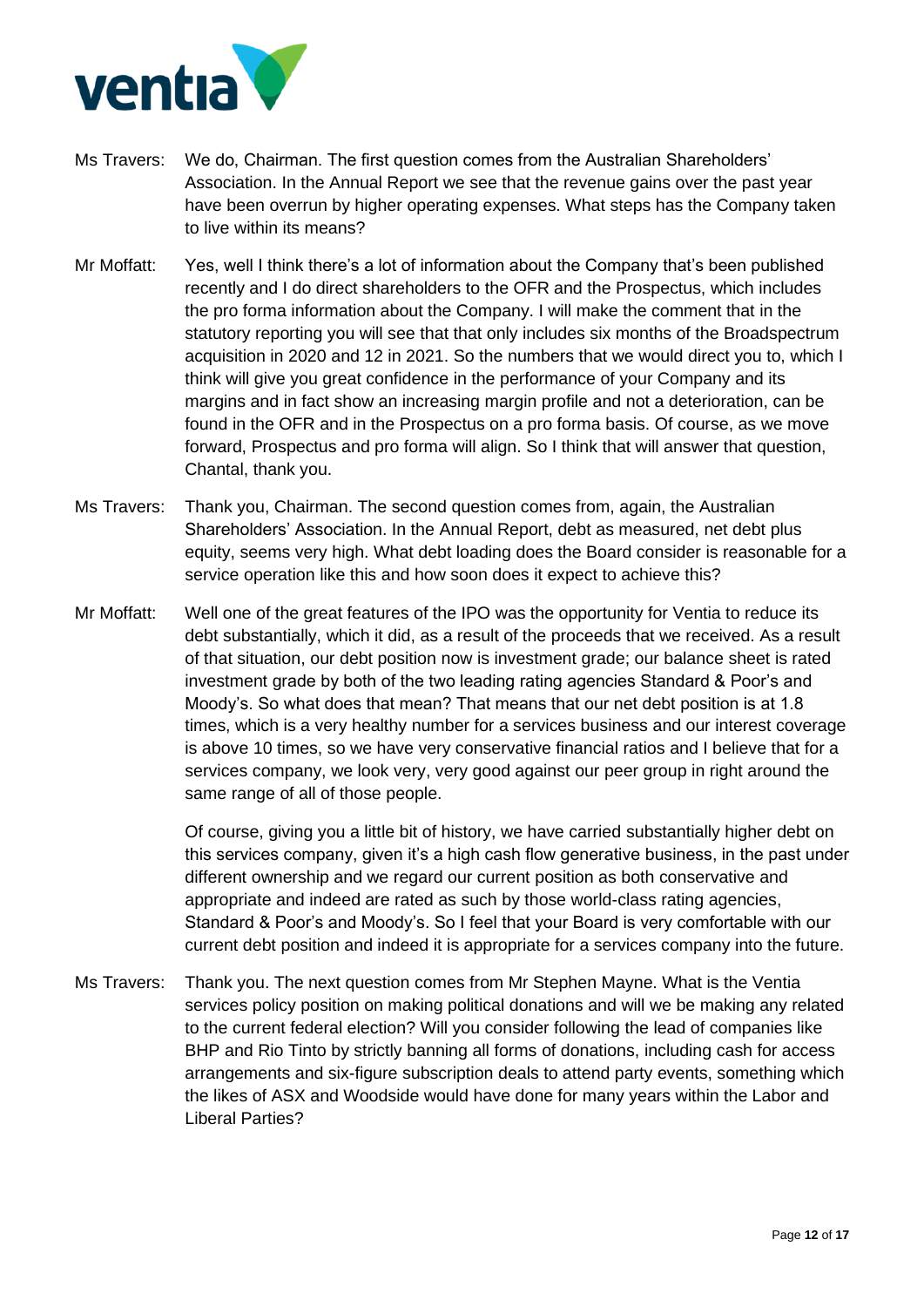

- Mr Moffatt: Stephen, thank you for your question. We already have a very clear policy that there are no political donations made on behalf of the Company. So it is absolutely categorically no.
- Ms Travers: Thank you. The next question comes from Mr Stephen Mayne again. Many thanks to the Board for agreeing to the request to disclose the proxy position to the ASX along with the formal addresses ahead of the AGM. As a bonus, you've also voluntarily thrown in how many shareholders voted by proxy. Well done for the strong support for all the resolutions. Are you also prepared to publish a full transcript of today's AGM, along with an archive of the webcast?
- Mr Moffatt: Thank you again for the question. Yes, is the answer and that will be posted to our website and be available into the future so folks can come back and compare and contrast with subsequent meetings. But of course, we'll make that transparently available and yes, we will post it onto our website.
- Ms Travers: Thank you. The next question also comes from Mr Stephen Mayne. This is a long one. It is always a bit embarrassing for a vendor when an IPO delivers a share price which soars way above what retail and institutional investors agree to pay. Ventia floated at \$1.70 last November and the stock closed at \$2.78 last night. Whoops and thanks. Who were the biggest sellers of super-cheap stock into the IPO? Are they represented on the Board and do they regret selling too cheaply? When does shares by Apollo and CIMIC come out of escrow and are they likely sellers at that point? Please do sell down at a big discount once again so that the Company as a whole can expand the free float, our index weighting will improve and more institutions will be attracted to the register.
- Mr Moffatt: Yes, well thank you for that question, with multiple components to it. Let me do the best I can to answer that. Firstly, Apollo is represented on the Board; Kevin, who you heard from a little earlier, Kevin Crowe. And as I mentioned in my speech, CIMIC were until very recently represented. So it was a vote by the entire Board to bring the Company to the public boards and as I mentioned, to raise sufficient capital to de-lever our balance sheet so that we ended up with an investment-grade balance sheet. This showed, I believe, a great maturity by our current shareholders to bring in additional capital and we obviously met the market in terms of the price and the conditions at the time, but are now a public company in a position with that very strong balance sheet to support our growth into the future.

In terms of the escrow, that finishes when Ventia's 2022, financial year 2022, results are actually published, which we expect to be in around February 2023. Of course, I'm unable to comment on what the shareholders' intentions might be and how they might handle that at the end of the escrow. But I do make the note that your Company, your Directors and your executive team are focused on the delivery of the Prospectus forecasts and to making Ventia the kind of company that both retail and institutional shareholders would regard as a core long-term holding through, (a) all of the things we're doing on our strategy and sustainability particularly, but (b) through good financial performance in the right way, as we've heard from Dean. So we do look forward to putting the Company in the best possible position to give all our shareholders the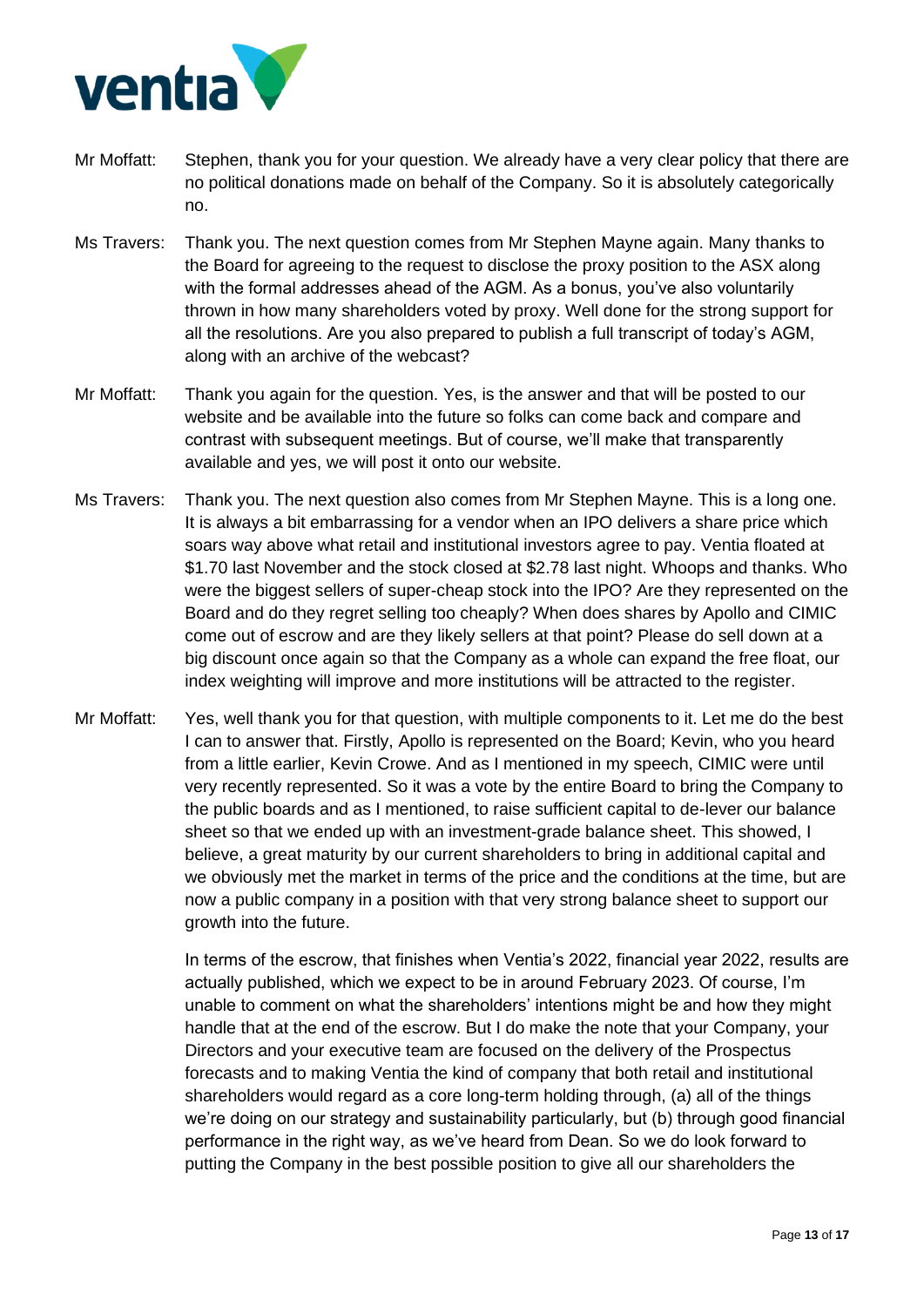

options that they deserve, having supported the Company for such a long period of time. Thank you.

- Ms Travers: Thank you. The next question again comes from Mr Stephen Mayne. We listed after the mandatory ASX disclosure period of JobKeeper. Did we claim it? How much did we get and if we got some, did we repay it back like the other listed entities such as Cochlear, Super Retail, Iluka Resources and Harvey Norman?
- Mr Moffatt: Yes, thank you again for the question. No, in Australia obviously we operate in two geographies, in Australia there was no JobKeeper claimed at all. In New Zealand we did make a small claim, circa \$3 million, a little bit more, \$3.2 million I think and that was very specific to the circumstances of our operations there. And while it was not required, all of those details are disclosed in our 2021 financial report so shareholders can see exactly how we handled that matter.
- Ms Travers: Thank you. And again, the next question comes from Mr Stephen Mayne. Did any of the main proxy advisers, Axi, Ownership Matters, Glass Lewis, ISS and ASA, recommend against any of today's resolutions? Which of the proxy advisers are covering us and are we aware of what they said? Does the Chair or any of the Directors have a view about the proposed changes to Australian proxy adviser regulations which would have forced proxy advisers to fact check their reports by supplying companies with a draft before it was sent to clients. The proposal was blocked by the Senate but Treasurer, Josh Frydenberg, is expected to again if the government is re-elected and he holds his seat.
- Mr Moffatt: Okay, well maybe if I could just comment on the facts of the matter. We were covered by two proxy firms, that was CGI Glass Lewis and also the New Zealand Shareholders' Association and I'm very pleased to say that they recommended voting for all of the items of business before us. In our governance conversations with them, we answered all of their questions about the way in which the Company was being governed. So that's an important statement.

I certainly am not going to comment on what might be speculative around legislation into the future. Your Company operates in a transparent and forthright way. We interact with all the regulatory bodies that we are required to (a) hold licences from and indeed, if there's any legislation, then we will respond to that. As we've said, we don't give political donations and nor do we seek to lobby for outcomes. Our objective is to serve our clients, both our public clients and our private clients, to the best of our ability, focusing on what we do well and meeting their and community needs, consistent with our brand promise of safety and health above all else and indeed our strategy of service excellence. So from our point of view, the rule will be the rules and we'll just get on with the business of serving clients and communities.

Ms Travers: Thank you. The next question comes from Ms Natasha Lee. While you have focused on modern slavery, the focus seems to be overseas suppliers, While there is a greater risk with overseas suppliers, we should not overlook domestic suppliers, which may have practices such as use of labour hire companies that effectively amount to modern slavery with low net pay made to workers.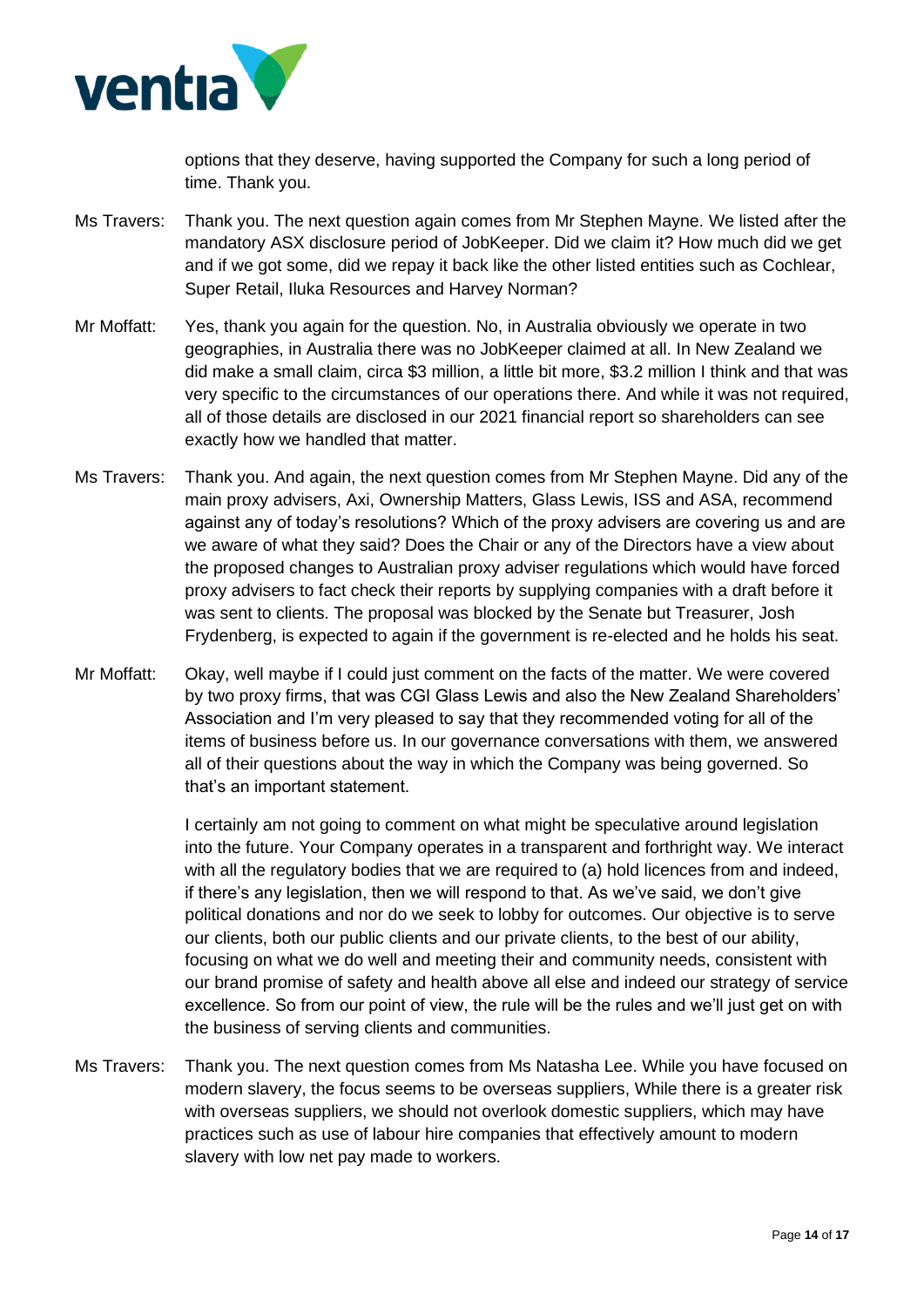

Mr Moffatt: Right okay, so thank you. So just thinking through that, firstly I personally agree with your perspective. We had our Safety and Sustainability Committee meeting yesterday actually, as a Board, as part of these series of meetings around the AGM and we definitely continue to audit our domestic suppliers for their practices and the supply chains. We try to ensure that all of our significant domestic suppliers have filled out questionnaires that give us insights into what they're doing and indeed they've signed up for the Ventia Code of Conduct. That's of course mandatory. Now we'll continue to maintain a focus on this area to improve the systems and processes to prevent modern slavery.

> We are a business that is built on the trust of not only our people, but the communities in which we operate, so for us this is just fundamental and we do agree with your perspectives and the importance of looking through the supply chain in both the geographies in which we operate and ensuring best practice in that supply chain. Thank you.

- Ms Travers: Thank you. The next question again comes from Ms Natasha Lee. While you have a target to have 100% of EV and hybrid vehicles by 2030, what is the current percentage of these vehicles?
- Mr Moffatt: Right, so we're just getting started on the journey towards the electrification or the hybridisation of our fleet. But I can give you some specifics. Our objective this year is around 500 of our light vehicle fleet to convert over. Obviously, we have to – the supply chain has to be able to support our ambition of course, but that is happening and our total fleet, to give you a percentage will be straightforward, is around 4000 vehicles. So we're working on both sides of the equation. Can we have fewer vehicles out on the road and equally, can we electrify or hybridise a bit faster, but those numbers should help you with the percentage. But of course, we'd acknowledge we will do the very best we can to outperform those objectives, subject to the availability of the supply chain to support that ambition.
- Ms Travers: Thank you. The next question comes again from Ms Natasha Lee. It would be useful to have a snapshot in the Annual Report showing percentage of contract due to expire at, say, intervals of one year, three years and five years, recognising that contracts may be extended or renewed during that time.
- Mr Moffatt: Yes, indeed. We'll certainly take that question on board and consider what we do in our 2023 financial report. But what I will say is that we have linked the performance of our executive group to the things that we think drive shareholder value, namely our work in hand, that's the amount of work we have available into the future to deliver, cash backed profits and EPS growth and indeed on the short-term incentives, we've linked it back to the percentage of revenue available next year to support the revenue ambitions of the Company, as well as cash, as well as NPATA. So we've really thought about this in terms of the alignment that you are seeking, not just to be visible about it, but actually to bring it to an aligned way in our remuneration framework. So thank you very much for your question and we'll certain consider that.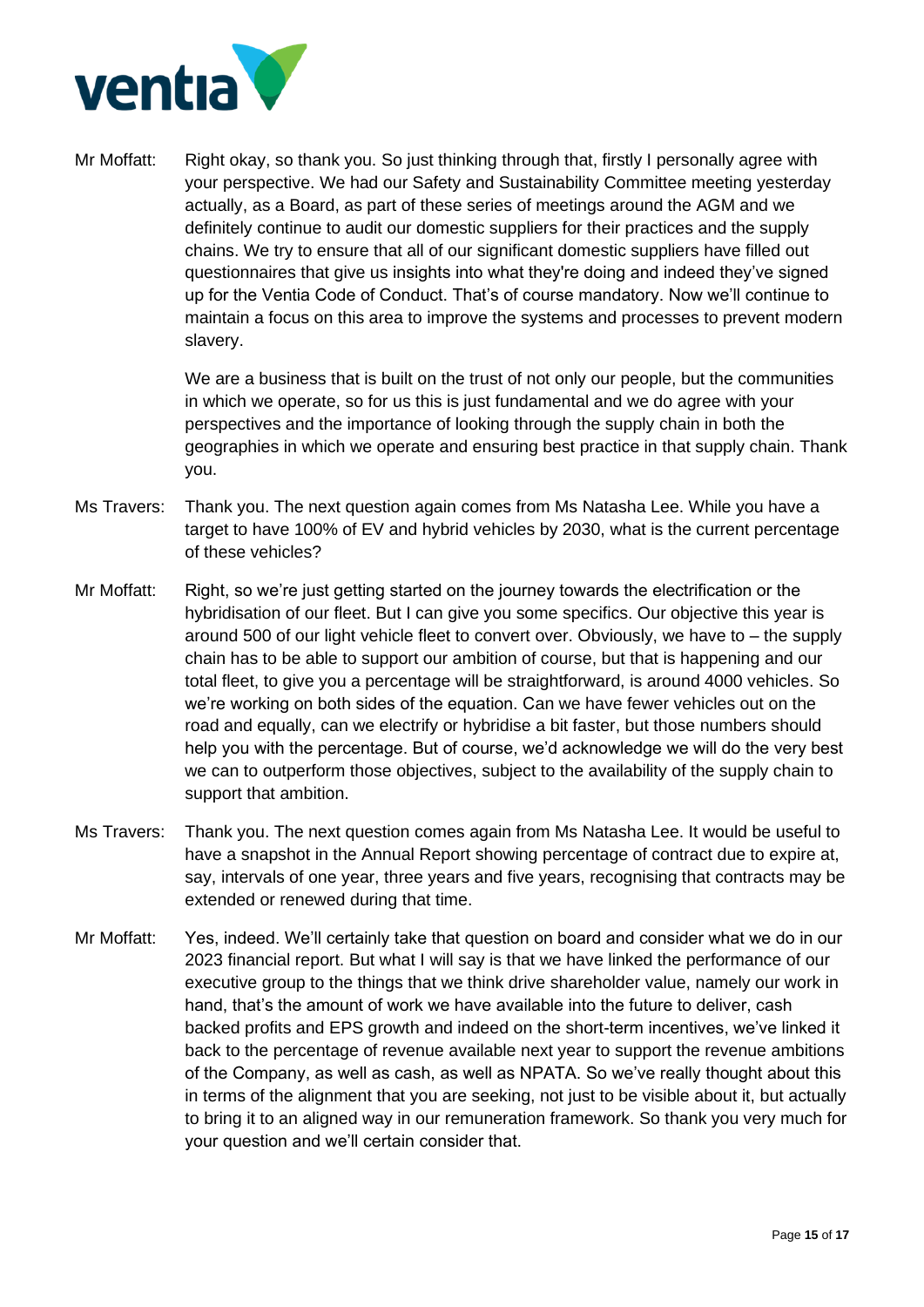

- Ms Travers: Thank you. The next question comes from Mr Stephen Mayne. Our Company is part of the Spark consortium, which won the \$11 billion 25-year contract with the big spending Victorian Government's North East Link authority, to build Australia's longest tunnel in Melbourne's north-eastern suburbs, travelling 6.5 kilometres under the Yarra River. CIMIC has disclosed that it will receive \$3.8 billion of this \$11 billion. How much will we get and what is the nature of our involvement in the Spark consortium? Is it correct that the Victorian Government is taking on more risk on this enormous contract than some of their earlier private-public partnership contracts?
- Mr Moffatt: Thank you again for the question. I can certainly be very clear about our role in the consortium. We're the operations and maintenance partner, which we're very, very proud to have been appointed into that role. And that will be worth around \$1.4 billion over the next 25 years, so the nature of our activities in the transport sector tend to be very long tailed and obviously require great long-term relationships with your clients and we perform those services across Australia. But that particular one, \$1.4 billion over 25 years.

In terms of the risk profile and whether it's any more or any less risky, obviously all construction projects are risky and the government in and of itself will make its determination about the risk it's prepared to take and how it works with the other members of the PPP consortium. What Ventia is focused on is ensuring that our risk profile, what we deliver, is understood is appropriately priced and puts us in a position to meet our brand promise of safety and health above all else, but also our service excellence strategy.

So I won't comment more broadly than that other than to say in every PPP there seems to be a lot of information that comes out and a lot of speculation, but at the end of the day, if you look at Australia, great infrastructure has been built because governments have taken the point of view that that's necessary for communities and they've often taken big risks along the way and folks like us, who are very experienced at delivering our portion, have priced and managed that appropriately to reward our shareholders.

- Ms Travers: Thank you, Chair. There are no further questions.
- Mr Moffatt: Okay, well thank you very much. Chantal. As there are no further questions, I'd like to now move to the close of the polls. So that actually completes all of the items of business for the meeting, and I'd like to advise that voting on all resolutions will close very shortly. I will provide you with just a few moments now to allow you to finish your votes, so I'm going to pause for maybe 30 seconds or so, noting that many, many people have already voted, so not to hold up proceedings too long, but please do complete your voting now, then I will close the polls.

All right, I now declare the poll closed. As I said earlier, the final results of the polls will be provided to the ASX and the NZX later today and will be placed on the Company's website. I thank my fellow Directors, thank you for supporting me as the Chair and on behalf of the Board, really looking forward again, Dean, to working with you in the year ahead and your executive leadership team as we deliver on our newly set out strategy of redefining service excellence. I'd like to thank every single employee at Ventia for